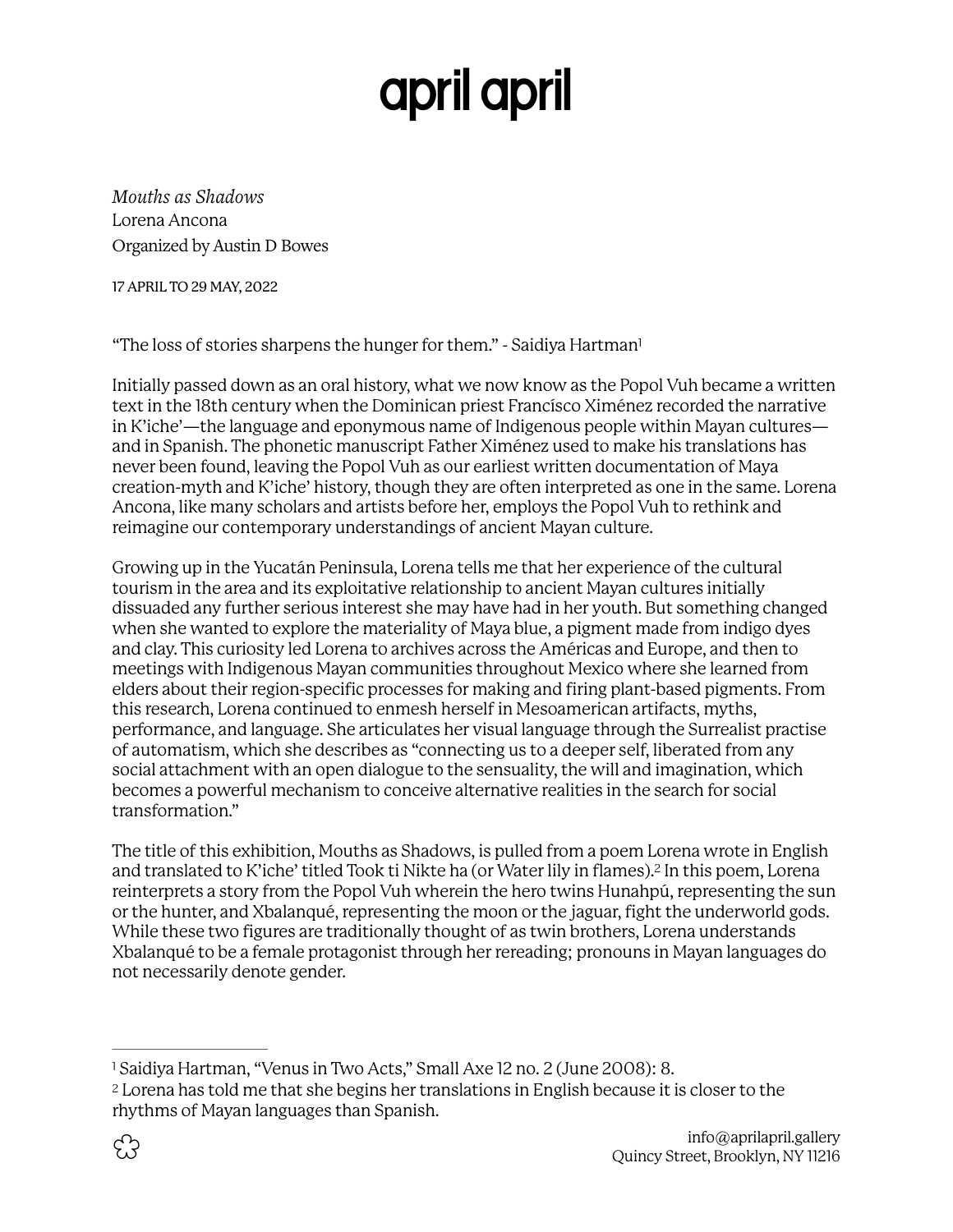## april april

This retelling through language and poetry could be read as an extension of Saidiya Hartman's concept of critical fabulation. Critical fabulation is a kind of creative nonfiction that expands the limits of the archive to include narratives unwritten, to include the notion of possibility beyond what we have as the "facts." Lorena expands the limits of language and ancient stories to inform her visual practice.

In Mouths as Shadows, Lorena brings us monotypes and ceramic-based works shaped by her poem. Seeing the night as "a window of agitation where life connects," Lorena depicts—in dyes of indigos and violets—the jungles of Quintana Roo, where pools of lapping water agitate the dens of snakes. Pulsing through the vines, we meet the night.